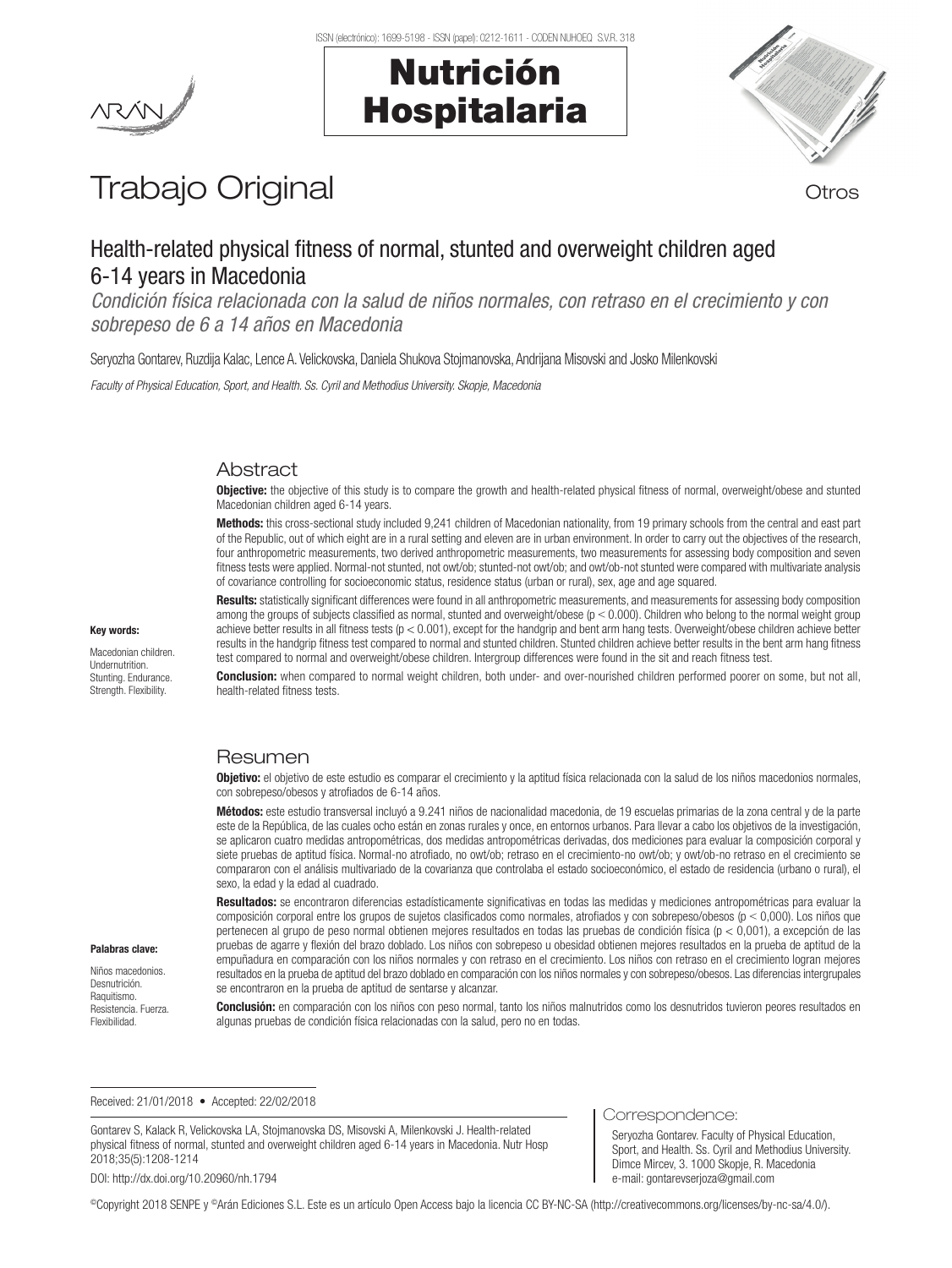#### **INTRODUCTION**

Physical fitness is a powerful health condition marker in childhood and adolescence (1,2). Even in children and adolescents physical fitness is inversely related to the physiological risk factors for the emergence of chronic disease, including high blood pressure (3,4), obesity (4), hyperinsulinemia (5), increased abdominal adiposity (6), atherogenic lipid profile, insulin resistance, inflammatory marker (7) and other metabolic risk factors (8,9). However, physical fitness has declined in many countries over the last few decades (10).

Growth stunting is an outcome of linear growth retardation associated with chronic undernutrition during pre-school years. Children who are undernourished in early childhood are shorter, have decreased muscle mass and exhibit lower levels of muscle strength and aerobic endurance compared to their better-nourished peers (11,12). Chronic undernutrition is also linked to a reduction in physical activity during school age (13-15). Overweight and obesity are a consequence of the unbalanced ratio between energy intake and expenditure. Obese children usually have a lack of movement skills (16,17) and a lower level of physical fitness than children with normal body weight (18-23), whereas the evidence on physical activity in overweight/obese youth is equivocal (20). Data on the functional consequences of undernutrition come from children in developing countries, while data on overweight and obese children come mainly from children in developed countries. The functional consequences of undernutrition are often observed in terms of physical working capacity/ oxygen consumption (14,24,25). However, the term functionality has a wider meaning beyond the working abilities of children and can be extended to everyday activities that require movement proficiency, power, strength and endurance.

Nutritional transition, overweight and obesity in childhood have also increased in the Balkan countries, including Macedonia (26). In transitional countries, on the other hand, undernutrition poses a greater problem. This dual burden of under- and over-nutrition may manifest on a societal level, a familial level or an individual level, and presents a complex challenge for the government and the health organizations that are trying to implement a program that is efficiently directed to the opposite ends of the malnutrition spectrum (27).

This study considers the consequences of undernutrition and overweight/obese for the health-related physical fitness of Macedonian children aged 6-14 years. It specifically compares the growth status and physical fitness of normal (non-stunted, nonowt/ob), stunted (non-overweight/obese) and owt/ob (non-stunted) school children.

#### METHODS

#### SAMPLE OF RESPONDENTS

The research was performed on a sample of 9,081 children of Macedonian nationality, from 19 primary schools from the central and east part of the Republic, out of which eight are in a rural

setting and eleven are in urban environment. The sample has been divided into two sub-samples by gender: 4,608 of the respondents are boys and 4,473 respondents are girls. The average age of the respondents of both genders was  $10.02 \pm 2.4$  years.

Anthropometry and fitness tests were assessed by trained nutritionists and Physical Education teachers in March, April and May 2013. Parents or a legal representative signed an informed consent form after being told about the purpose of the study. The study protocol was performed following the ethical guidelines of the Declaration of Helsinki of 1961 (revision of Edinburgh 2013).

#### ANTHROPOMETRIC MEASURES AND BODY COMPOSITION

Assessment of the anthropometric measurements was performed according to the recommendations given by the International Biology Program (IBP) (28). For estimation of the morphologic characteristics, the following anthropometric measures have been applied: body height in standing position (cm), body weight (kg), circumference of the upper arm and circumference of the calf (cm), as well as body mass index (BMI).

Components of the body composition have been determined by the method of bioelectrical impedance (measuring of the electric conductivity, bioelectrical impedance analysis [BIA]). The measuring was carried out with a body composition monitor, model OMRON® - BF511, by means of which body weight, fat tissue percent and muscular mass percent were measured. Prior to commencing the measurement, the parameters of gender, years and body height of the respondent were entered in the body composition monitor. In order to provide better precision of the results obtained from the estimation of the body composition, prior to each measuring, we ensured that the preconditions recommended by ACSM (29) and Heyward (30) had been fulfilled.

#### EVALUATION OF PHYSICAL FITNESS

Prior to starting the study, the researchers involved in the project undertook training sessions in order to guarantee the standardization, validation and reliability of the measurements (31). The fitness test battery a set of valid, reliable, feasible and safe field-based fitness tests for the assessment of health-related physical fitness in children and adolescents, to be used in the public health monitoring system in a comparable way within the European Union (32). The systematic error when fitness assessments were performed twice was nearly 0 for all the tests (33).

- 1. Sit and reach test. With the subject seated on the floor and using a standardized support, the maximum distance reached with the tip of the fingers by forward flexion of the trunk is measured. The test is indicative of amplitude of movement or flexibility.
- 2. Hand grip test. With the use of a digital Takei® TKK 5101 dynamometer (range, 1-100 kg), the maximum grip strength was measured for both hands.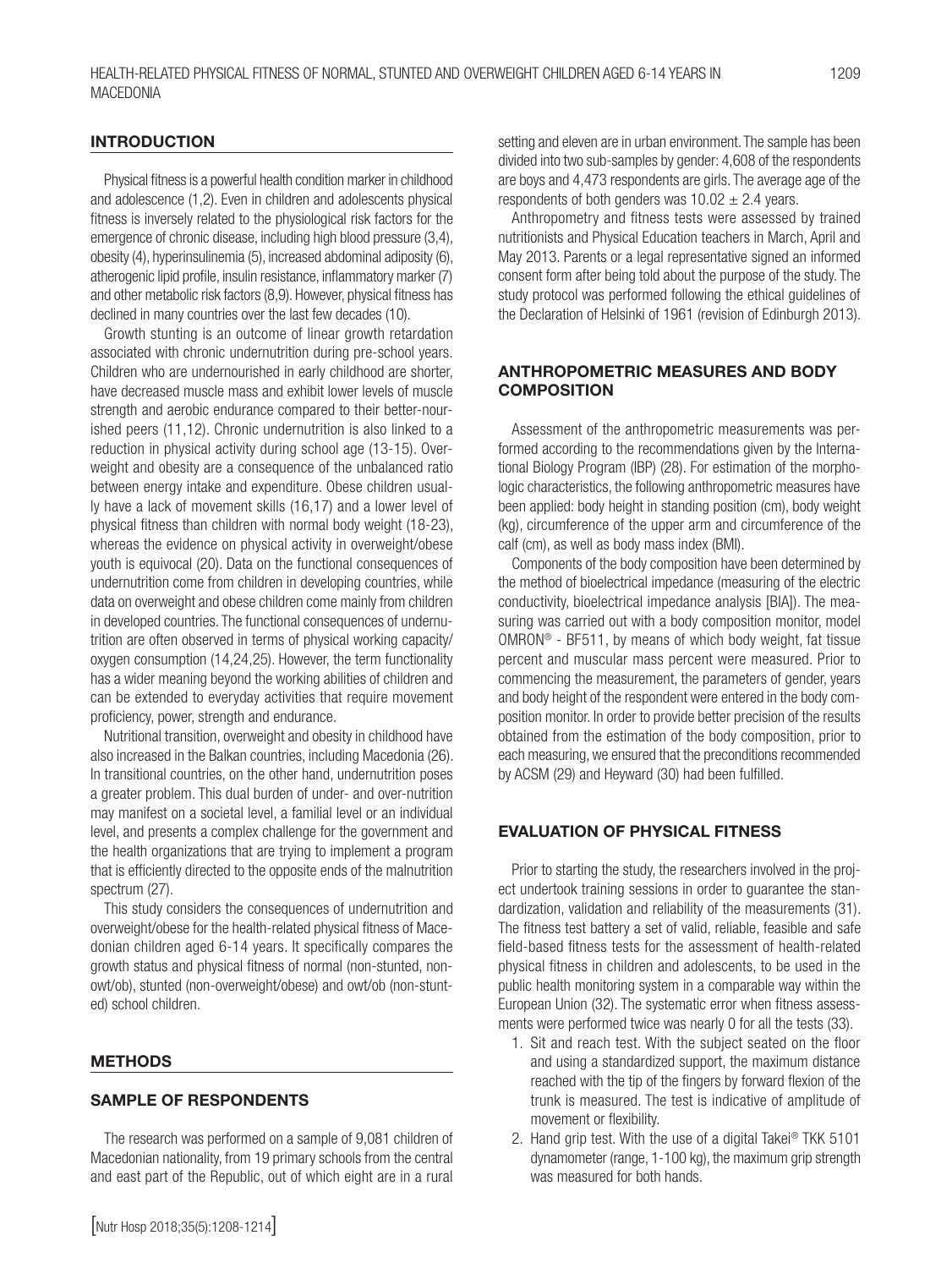- 3. Standing broad jump test. The maximum horizontal distance attained, with feet together, was measured. This test evaluates lower limb explosive-strength.
- 4. Bent arm hang test. A standardized test was used to measure the maximum time hanging from a fixed bar. This test estimates the upper limb endurance-strength.
- 5. Sit-ups 30 sec. Maximum number of sit-ups achieved in 30 seconds. This test measures the endurance of the abdominal muscles.
- 6. Shuttle run: 4 x 10 meters. This test provides an integral evaluation of the speed of movement, agility and coordination. The subject does four shuttle runs as fast as possible between two lines ten meters apart. At each end, the subject places or picks up an object (a sponge) beside the line on the floor
- 7. Three-minute step test. The aerobic capacity has been estimated by means of a three-minute step test. For three minutes, the respondent had to get up and get down of a bench 30.5 cm high, in four cycles (up, up, down, down), with standardized rhythm of 96 beats in a minute (bmp), which was dictated by the metronome. Before beginning the test, the heart frequency was measured, whereas the children, even in the stand-by state had sub maximal value in terms of the age, were not exposed to burdening. The heart rate was measured by means of the monitor Polar® RS800 for registration of the heart frequency. As a result was taken the heart frequency measured one minute after the test (post-exercise pulse rate). The aerobic fitness test used in this study has been validated for use with adolescents (34).

#### GROWTH AND WEIGHT STATUS

First, all subjects who lacked BMI data, those who were younger than six and those older than 14 years were excluded from the study. Children were classified as stunted (z-score below -2.00) and non-stunted using the age- and sex-specific reference heights of the WHO 2007 definitions (35), and as normal weight, owt/ob using international criteria for BMI (36). Three groups were formed: a) normal-not stunted and not owt/ob; b) stunted-not owt/ ob; and c) owt/ob-not stunted.

The socioeconomic status of the students was evaluated with the help of the international Family Affluence Scale (FAS), which includes four questions. This scale was formulated by the WHO Health Behavior and School Aged Children Study, in 1997 (37).

#### STATISTICAL METHODS

The data are presented as frequencies (percentage) for categorical variables and mean (standard deviation [SD]) for continuous variables. The adjustment to normal distribution of the different variables was evaluated both by graphs and by the Kolmogorov-Smirnov test, and log transformations were made when possible. Z-scores were calculated for each fitness test according to gender and age group. This controlled for test-specific differences related to age and gender, thereby allowing for standardized comparisons of physical fitness between the children. Multivariate analysis of covariance, controlling for socioeconomic status, residence status (urban or rural), sex, age and age squared, was used to compare anthropometric characteristics and physical fitness of normal, stunted and owt/ob children. Bonferroni adjustments for multiple comparisons were used. An adjusted significance level of p < 0.05 was accepted. All the analyses were performed using the Statistical Package for Social Sciences software (SPSS, v. 22.0 for Windows; SPSS Inc., Chicago, IL, USA).

#### RESULTS

Of the whole study population of 6-14 year old children (9,081), 2.0% (178) were stunted, according to the WHO 2007 norms. According to the World Obesity Federation (formerly IOTF) norms, 34.3% (3,116) were overweight or obese. In the full sample, 63.7% (5787) of children were of normal weight and used as the comparison group. The data from the application of the Kolmogorov-Smirnov method pointed out that all applied anthropometric variables and fitness test in all ages and sex were normally distributed, except the test bent arm hang were negative skewed and were thus transformed (natural log). That was possible methodologically correct to perform further data procesing (data not shown).

Mean values and standard deviation for anthropometric characteristics and body composition measurements in normal, stunted and overweight/obese children are shown in table I. Table II shows the comparison of anthropometric characteristics and body composition of elementary children, classified as normal, stunted and overweight/obese. An overview of table IV shows that there are statistically significant differences in all anthropometric measurements and measurements for assessing body composition between the groups of subjects classified as normal, stunted and overweight/obese ( $p < 0.000$ ). From the values of the estimated means and the level of statistical significance, it can be seen that stunted children of both sexes, in addition to being shorter, have lower body weight, forearm and thigh circumference and muscle mass percentage compared to normal and overweight/obese children. Also, stunted children have a lower BMI compared to overweight/obese children and a higher percentage of fat tissues compared to normal children. Overweight/obese children have higher body height, body weight, forearm and thigh circumference and fat tissue percentage and lower muscle mass percentage as compared with normal children. Between normal and stunted children, no statistically significant differences in BMI have been found.

Mean values and standard deviation of physical fitness tests measurements in normal, stunted and overweight/obese children are shown in table III. Table IV displays the comparison of physical fitness tests of elementary children, classified as normal, stunted and overweight/obese.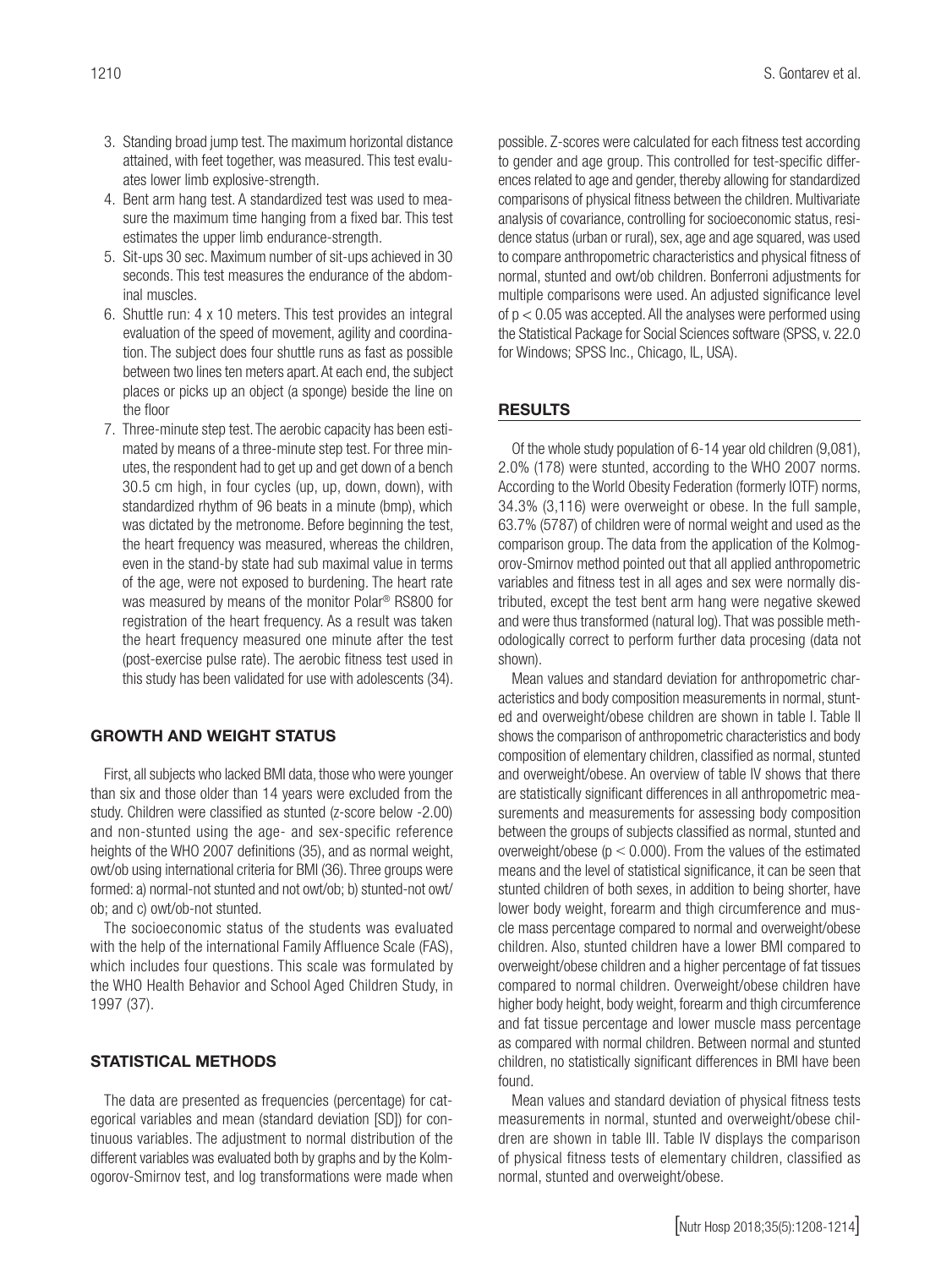elementary children, classified as normal, stunted and overweight/obese Normal\* Owt/ob<sup>†</sup> Stunted<sup>‡</sup> Mean | SD | Mean | SD | Mean | SD Height 143.1 15.2 146.3 14.6 128.7 12.2 Height, Z-score **-0.1** -0.1 0.9 0.4 0.9 -2.5 0.6 Weight, kg 36.7 11.2 51.4 15.6 30.5 11.8 Arm circumference, cm 20.2 2.9 2.5.2 3.4 19.2 3.3 Thigh circumference, cm 42.2 6.1 51.5 7.1 39.5 7.4 Body fat % 18.3 | 5.7 | 30.9 | 5.4 | 20.3 | 8.0

# Table I. Mean values  $(\pm S)$  for anthropometric characteristics and body composition of

BMI kg/m<sup>2</sup> 17.4 2.1 2.3.5 3.4 17.5 3.4 3.4 *BMI: body mass index; SD: standard deviation. \*Normal, non-stunted and non-overweight/obese. † Stunted, non-overweight/obese. ‡ Overweight/obese, non-stunted.*

Muscular mass % 1 33.0 4.2 31.1 3.1 28.9 5.0

Table II. Comparison of anthropometric characteristics of elementary children, classified as normal, stunted and overweight/obese, and results of pairwise comparisons (p < 0.05) after significant MANCOVAs\*

|                         | Normal <sup>t</sup> |           | Owt/ob <sup>#</sup> |           | <b>Stunted</b> <sup>§</sup> |           |         |            | <b>Pairwise</b> |
|-------------------------|---------------------|-----------|---------------------|-----------|-----------------------------|-----------|---------|------------|-----------------|
|                         | Mean <sup>*</sup>   | <b>SE</b> | <b>Mean</b>         | <b>SE</b> | <b>Mean</b>                 | <b>SE</b> |         | <b>Sig</b> | comparisons     |
| Height                  | 142.9               | 0.1       | 146.8               | 0.1       | 126.5                       | 0.5       | 953.5   | 0.000      | 0 > N > S       |
| Height, Z-score         | $-0.1$              | 0.0       | 0.4                 | 0.0       | $-2.5$                      | 0.1       | 998.9   | 0.000      | 0 > N > S       |
| Weight, kg              | 36.5                | 0.1       | 51.8                | 0.1       | 28.7                        | 0.5       | 5.086.9 | 0.000      | 0 > N > S       |
| Arm circumference, cm   | 20.2                | 0.0       | 25.3                | 0.0       | 18.8                        | 0.2       | 5.790.3 | 0.000      | 0 > N > S       |
| Thigh circumference, cm | 42.1                | 0.1       | 51.7                | 0.1       | 38.7                        | 0.3       | 5.556.9 | 0.000      | 0 > N > S       |
| Body fat %              | 18.3                | 0.1       | 31.0                | 0.1       | 20.3                        | 0.4       | 5.132.5 | 0.000      | 0 > N > S       |
| Muscular mass %         | 33.0                | 0.0       | 31.2                | 0.0       | 28.4                        | 0.2       | 671.8   | 0.000      | N > 0 > S       |
| BMI $kg/m2$             | 17.4                | 0.0       | 23.6                | 0.0       | 17.2                        | 0.2       | 8.199.7 | 0.000      | $N = S > 0$     |

*BMI: body mass index; MANCOVA: multivariate analysis of covariance; N: normal; O: overweight/obese; S: stunted; NS: not significant. SE: standard error. \*Adjusted mean (controlling for residence status, socioeconomic status, age and sex). † Normal, non-stunted and non-overweight/obese. ‡ Stunted, non-overweight/obese. § Overweight/obese, non-stunted.*

|                                   | classified as Horrital, started and Overweight obese<br>Owt/ob <sup>#</sup><br>Normal <sup>t</sup> |           |             |           |                             |                  |  |  |  |
|-----------------------------------|----------------------------------------------------------------------------------------------------|-----------|-------------|-----------|-----------------------------|------------------|--|--|--|
|                                   |                                                                                                    |           |             |           | <b>Stunted</b> <sup>§</sup> |                  |  |  |  |
|                                   | <b>Mean</b>                                                                                        | <b>SD</b> | <b>Mean</b> | <b>SD</b> | <b>Mean</b>                 | <b>SD</b>        |  |  |  |
| Jump, m                           | 138.1                                                                                              | 30.2      | 123.0       | 27.2      | 128.2                       | 29.5             |  |  |  |
| Sit-ups, n 30 s                   | 15.2                                                                                               | 5.3       | 13.0        | 5.8       | 13.8                        | 6.2              |  |  |  |
| Bent arm hang, s                  | 7.6                                                                                                | 8.6       | 1.7         | 3.9       | 9.5                         | 11.9             |  |  |  |
| Handgrip, kg                      | 22.0                                                                                               | 14.3      | 23.8        | 15.4      | 17.3                        | 12.7             |  |  |  |
| Grip/weight, kg/kg                | 0.6                                                                                                | 0.3       | 0.4         | 0.2       | 0.5                         | 0.3              |  |  |  |
| Sit and reach, cm                 | 15.9                                                                                               | 6.6       | 15.3        | 6.8       | 15.5                        | 6.3              |  |  |  |
| Shuttle run 4 x 10, s             | 14.2                                                                                               | 2.1       | 15.0        | 2.1       | 14.9                        | $2.2\phantom{0}$ |  |  |  |
| Post-exercise pulse rate          | 118.3                                                                                              | 20.6      | 125.8       | 19.7      | 117.4                       | 22.5             |  |  |  |
| Jump Z-score                      | 0.25                                                                                               | 0.95      | $-0.40$     | 0.90      | $-0.37$                     | 0.95             |  |  |  |
| Sit-ups Z-score                   | 0.17                                                                                               | 0.91      | $-0.26$     | 1.03      | $-0.24$                     | 1.09             |  |  |  |
| Bent arm hang Z-score             | 0.33                                                                                               | 1.07      | $-0.59$     | 0.48      | 0.46                        | 1.33             |  |  |  |
| Handgrip, Z-score                 | $-0.09$                                                                                            | 0.95      | 0.24        | 1.05      | $-0.80$                     | 0.70             |  |  |  |
| Sit and reach Z-score             | 0.01                                                                                               | 0.99      | $-0.05$     | 1.01      | $-0.04$                     | 0.95             |  |  |  |
| Shuttle run 4 x 10 Z-score        | 0.13                                                                                               | 0.94      | $-0.31$     | 1.01      | $-0.45$                     | 1.09             |  |  |  |
| Post-exercise pulse rate Z- score | $-0.16$                                                                                            | 0.98      | 0.31        | 0.99      | $-0.18$                     | 1.03             |  |  |  |

#### **Table III.** Mean values  $(\pm$  SD) of the physical fitness tests of elementary school children, classified as normal, stunted and overweight/obese

*SD: standard deviation. † Normal, non-stunted and non-overweight/obese. ‡ Stunted, non-overweight/obese. § Overweight/obese, non-stunted.*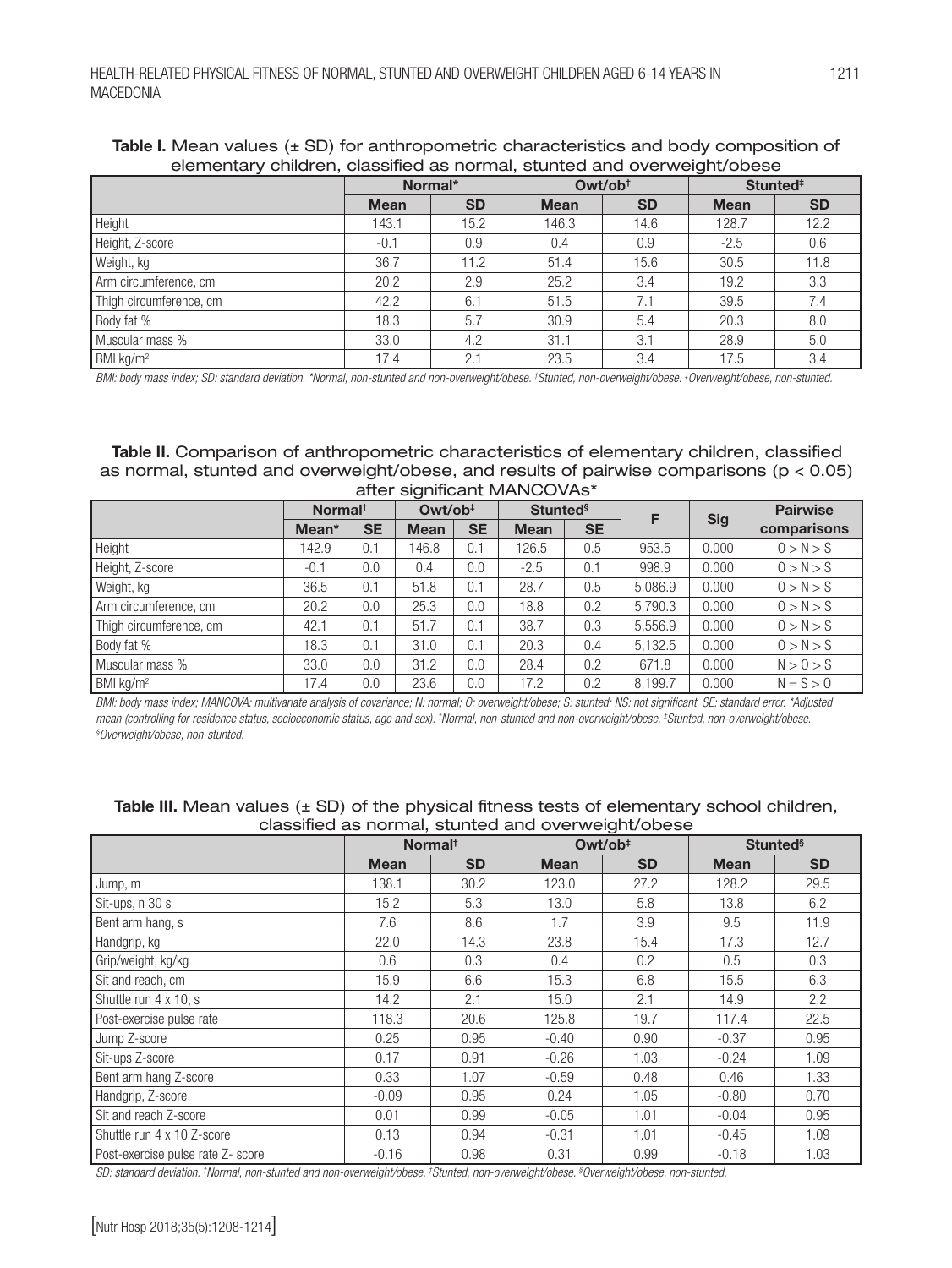| comparisons ( $p < 0.05$ )          |                     |           |                     |           |                             |           |       |            |                 |  |
|-------------------------------------|---------------------|-----------|---------------------|-----------|-----------------------------|-----------|-------|------------|-----------------|--|
|                                     | Normal <sup>t</sup> |           | Owt/ob <sup>#</sup> |           | <b>Stunted</b> <sup>§</sup> |           | F     |            | <b>Pairwise</b> |  |
|                                     | Mean*               | <b>SE</b> | <b>Mean</b>         | <b>SE</b> | <b>Mean</b>                 | <b>SE</b> |       | <b>Sig</b> | comparisons     |  |
| Jump, m                             | 137.9               | 0.3       | 123.6               | 0.4       | 124.8                       | 1.8       | 235.7 | 0.000      | $N > 0 = S$     |  |
| Sit-ups, n 30 s                     | 15.2                | 0.1       | 13.0                | 0.1       | 13.3                        | 0.4       | 86.0  | 0.000      | $N > 0 = S$     |  |
| Bent arm hang, s                    | 7.6                 | 0.1       | 1.7                 | 0.1       | 9.1                         | 0.6       | 381.1 | 0.000      | S > N > 0       |  |
| Handgrip, kg                        | 21.7                | 0.1       | 24.6                | 0.2       | 15.1                        | 0.8       | 71.7  | 0.000      | 0 > N > S       |  |
| Grip/weight, kg/kg                  | 0.5                 | 0.0       | 0.4                 | 0.0       | 0.5                         | 0.0       | 209.2 | 0.000      | N > S > 0       |  |
| Sit and reach, cm                   | 15.8                | 0.1       | 15.5                | 0.1       | 15.3                        | 0.5       | 0.0   | 0.981      | <b>NS</b>       |  |
| Shuttle run 4 x 10, s               | 14.2                | 0.02      | 14.9                | 0.03      | 15.2                        | 0.1       | 136.6 | 0.000      | N > 0 > S       |  |
| Post-exercise pulse rate            | 117.9               | 0.4       | 126.7               | 0.5       | 117.1                       | 2.2       | 91.8  | 0.000      | $N = S > 0$     |  |
| Jump Z-score                        | 0.26                | 0.013     | $-0.41$             | 0.018     | $-0.35$                     | 0.078     | 252.2 | 0.000      | $N > 0 = S$     |  |
| Sit-ups Z-score                     | 0.18                | 0.013     | $-0.27$             | 0.018     | $-0.22$                     | 0.079     | 83.7  | 0.000      | $N > 0 = S$     |  |
| Bent arm hang Z-score               | 0.33                | 0.013     | $-0.58$             | 0.017     | 0.46                        | 0.076     | 423.7 | 0.000      | S > N > 0       |  |
| Handgrip, Z-score                   | $-0.10$             | 0.014     | 0.25                | 0.018     | $-0.82$                     | 0.081     | 86.2  | 0.000      | 0 > N > S       |  |
| Sit and reach Z-score               | 0.00                | 0.014     | $-0.04$             | 0.019     | $-0.07$                     | 0.083     | 0.0   | 0.959      | <b>NS</b>       |  |
| Shuttle run 4 x 10 Z-score          | 0.12                | 0.013     | $-0.28$             | 0.018     | $-0.50$                     | 0.078     | 143.7 | 0.000      | N > 0 > S       |  |
| Post-exercise pulse rate<br>Z-score | $-0.16$             | 0.02      | 0.31                | 0.03      | $-0.17$                     | 0.12      | 91.1  | 0.000      | $N = S > 0$     |  |

Table IV. Comparison of the physical fitness of elementary school children, classified as normal, stunted and overweight/obese, results of MANCOVAs and significant pairwise

*MANCOVA: multivariate analysis of covariance; N: normal; O: overweight/obese; S: stunted; NS: not significant. SE: standard error. \*Adjusted mean (controlling for residence status, socioeconomic status, age and sex). † Normal, non-stunted and non-overweight/obese. ‡ Stunted, non-overweight/obese. § Overweight/obese, non-stunted.*

An overview of table IV shows that there are statistically significant differences in all tests (except the sit and reach test for assessing flexibility) for assessing fitness between the groups of subjects classified as normal, stunted and overweight/obese (p < 0.000). From the values of the estimated means and the level of statistical significance, it can be seen that children who belong to the normal group achieve better results in the standing long jump, sit-ups, 30 sec, handgrip/weight and shuttle run 4 x 10 m fitness tests compared to stunted and overweight/obese children. Children with normal body weight also perform better in the three-minute step test as compared with overweight/obese children. Overweight/ obese children achieve better results in the handgrip fitness test in comparison with normal and stunted children. Overweight/obese children achieve better results in the shuttle run 4 x 10 m fitness test *versus* stunted children. Stunted children achieve better results in the bent arm hang fitness test in comparison with normal and overweight/obese children. Statistically significant differences between stunted and overweight/obese children have not been found in the sit-ups, 30 sec, and standing long jump fitness tests.

#### **DISCUSSION**

The results of our study suggest that Macedonian children and adolescents who have normal body weight achieve better results in most tests for assessing health-related fitness compared to children and adolescents who are classified as stunted and overweight/obese. The results are in line with previous studies carried out in children and adolescents that indicate a non-linear relationship between BMI and health-related fitness (22,38).

The results of these studies indicate that overweight can affect health-related fitness, with overweight or obese children achieving poorer results in health-related fitness tests, especially when they need to move their bodies through space (39-46). Walking and running while maintaining the same speed require greater absolute energy expenditure in overweight children as compared with children who have normal body weight (47). It is therefore normal to expect that overweight children are at a disadvantage compared to children with normal body weight when the task requires them to move their bodies through space or to overcome the resistance of their own bodies offsetting gravity, as is the case in the standing long jump, shuttle run, bent arm hang, timed sit-up and three-minute step tests. The results of this study are in line with several international studies conducted on children aged five to 17 (39-41,43-46,48). However, schoolchildren that have a moderately increased or high BMI can achieve equally good or better results in those fitness tests where they do not need to move their bodies through space or to overcome the resistance of their own bodies, such as the hand grip test or sit and reach tests.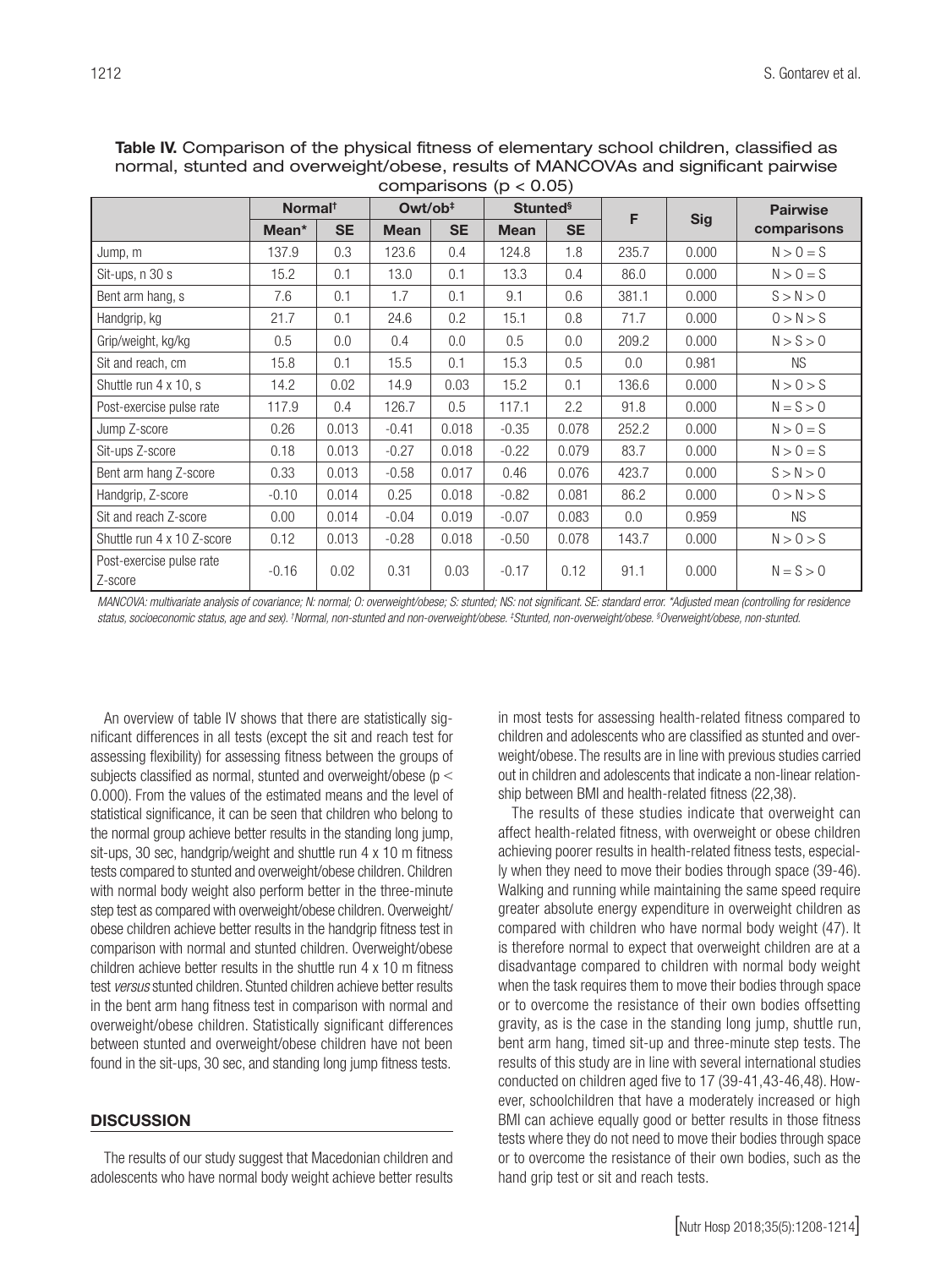The relationship between undernutrition and health-related fitness has been researched less. The research results indicate that children who were classified as stunted achieve worse results in most fitness tests compared to children with normal body weight. Prista et al. (41) showed that undernourished children were disadvantaged in tests of strength. The reason may lie in the lower muscle mass percentage that these children have, which this research confirms. Monyeki et al. (49) found that activities that require rapid release of energy in the shortest possible time, such as the standing long jump, sit-ups, 30 sec, or shuttle run 4 x 10 tests, were negatively affected by muscle wasting in a group of undernourished South African children. Undernourishment and nutritional deprivation during growth in children can cause structural, metabolic and functional changes to the skeletal muscles that manifest as a reduction in the number and size of fast-twitch muscle fibres, yet slow-twitch fibres are spared (50-53). The different types of muscle fibres affect physical performance, and these changes result in a decreased ability to successfully perform the exercise tasks in a relatively short time, as indicated in the stunted subject group in our study. Results from previous studies are mixed, with some (41,54), but not others (44,55), showing poorer performance in the standing long jump for undernourished children as compared with children with normal weight. Two studies have shown no difference in sit-up performance between undernourished children and children with normal weight, while one (41) showed a poorer performance among undernourished children.

No differences in flexibility were found between undernourished children, children with normal body weight and overweight/obese children. The results are in line with a number of international studies that have found flexibility is not affected by body weight (40,43,45,48,54,56).

Undernourished children and children with normal body weight do not differ in cardiorespiratory fitness assessed by the three-minute step test (post-exercise pulse rate). This is contrary to the results obtained from Colombian children, where undernourished children were characterized by a lower level of aerobic fitness compared to children with normal body weight (24,57). The differences in the results from these two studies can be explained by the different protocols implemented to assess aerobic fitness. On the other hand, undernourished children and children with normal weight achieve better results in the three-minute step test *versus* overweight/obese children, which is in line with a number of previous studies (21,22).

The advantage of this research lies in the large sample size and diversity of children that were drawn from different socioeconomic groups and several regions in Macedonia. The research did not collect information on diet and nutrition, which could have brought additional information and interpretations of the results.

Our results confirmed the original hypothesis that both undernutrition and over-nutrition have a primarily negative influence on the health fitness of Macedonian children and adolescents. Although discussions about the functional consequences of nutritional status often focus on the implications of working abilities and economic productivity, it is important to realize that schoolage children are not miniature adults. They are children with their own needs, so that the notion of functional efficiency or consequence must be extended to measurements that are more related to their everyday activities (school, play and other culturally-specific demands). Motor performance such as jumping, running, muscle strength and endurance is of essential importance for children's physical activity, be they in school, at play or sport, or doing household chores.

### **REFERENCES**

- 1. Myers J, Prakash M, Froelicher V, Do D, Partington S, Atwood JE. Exercise capacity and mortality among men referred for exercise testing. N Engl J Med 2002;346(11):793-801.
- 2. Andersen LB, Harro M, Sardinha LB, Froberg K, Ekelund U, Brage S, et al. Physical activity and clustered cardiovascular risk in children: a cross-sectional study (The European Youth Heart Study). Lancet 2006;368(9532):299-304.
- 3. Sallis JF, Patterson Tl, Buono MJ, Nader PR. Relation of cardiovascular fitness and physical activity to cardiovascular disease risk factors in children and adults. Am J Epidemiol 1988;127(5):933-41.
- 4. Ruiz JR, Ortega FB, Meusel D, Harro M, Oja P, Sjöström M. Cardiorespiratory fitness is associated with features of metabolic risk factors in children. Should cardiorespiratory fitness be assessed in a European health monitoring system? The European Youth Heart Study. J Public Health 2006;14(2):94-102.
- 5. Gutin B, Yin Z, Humphries MC, Hoffman WH, Gower B, Barbeau P. Relations of fatness and fitness to fasting insulin in black and white adolescents. J Pediatr 2004;145(6):737-43.
- 6. Brunet M, Chaput JP, Tremblay A. The association between low physical fitness and high body mass index or waist circumference is increasing with age in children: the Quebec en Forme Project. Int J Obesity 2007;31(4):637-43.
- 7. Gulati M, Pandey DK, Arnsdorf MF, Lauderdale DS, Thisted RA, Wicklund RH, et al. Exercise capacity and the risk of death in women. Circulation 2003;108(13):1554-9.
- 8. Brage S, Wedderkopp N, Ekelund U, Franks PW, Wareham NJ, Andersen LB, et al. Features of the metabolic syndrome are associated with objectively measured physical activity and fitness in Danish children. Diabetes Care 2004;27(9):2141-8.
- 9. Ruiz JR, Ortega FB, Rizzo NS, Villa I, Hurtig-Wennlöf A, Oja L, et al. High cardiovascular fitness is associated with low metabolic risk score in children: the European Youth Heart Study. Ped Research 2007;61(3):350-5.
- 10. Tomkinson GR, Léger LA, Olds TS, Cazorla G. Secular trends in the performance of children and adolescents (1980-2000). J Sport Med 2003;33(4):285-300.
- 11. Malina RM, Little BB, Buschang PH. Estimated body composition and strength of chronically mild-to-moderately undernourished rural boys in Southern Mexico. In: Human growth, physical fitness and nutrition. Vol. 31. Basel: Karger Publishers; 1991. pp. 119-32.
- 12. Benefice E. Growth and motor performances of rural Senegalese children. In: Physical Fitness and Nutrition during Growth. Vol. 43. Basel: Karger Publishers; 1998. pp. 117-31.
- 13. Reina JC, Spurr GB. Daily activity level of marginally malnourished schoolaged girls: a preliminary report. Energy intake and physical activity. New York: Alan R Liss; 1984. pp. 263-83.
- 14. Spurr GB. Physical activity and energy expenditure in undernutrition. Prog Food Nutr Sci 1990;14(2-3):139-92.
- 15. Dufour DL. Nutrition, activity, and health in children. Annu Rev Anthropol 1997;26(1):541-65.
- 16. Graf C, Koch B, Kretschmann-Kandel E, Falkowski G, Christ H, Coburger S, et al. Correlation between BMI, leisure habits and motor abilities in childhood (CHILT-project). Int J Obes 2004;28(1):22-6.
- 17. Okely AD, Booth ML, Chey T. Relationships between body composition and fundamental movement skills among children and adolescents. Res Q Exerc Spor 2004;75(3):238-47.
- 18. Beunen G, Malina RM, Ostyn M, Renson R, Simons J, Van Gerven D. Fatness, growth and motor fitness of Belgian boys 12 through 20 years of age. Ann Hum Biol 1983;599-613.
- 19. Malina RM. Anthropometry. Psychol Assess Human Fitness 1995;205-19.
- 20. Malina RM, Bouchard C, Bar-Or O. Growth, maturation and physical activity. 2nd ed. Champaign, IL: Human Kinetics; 2004.